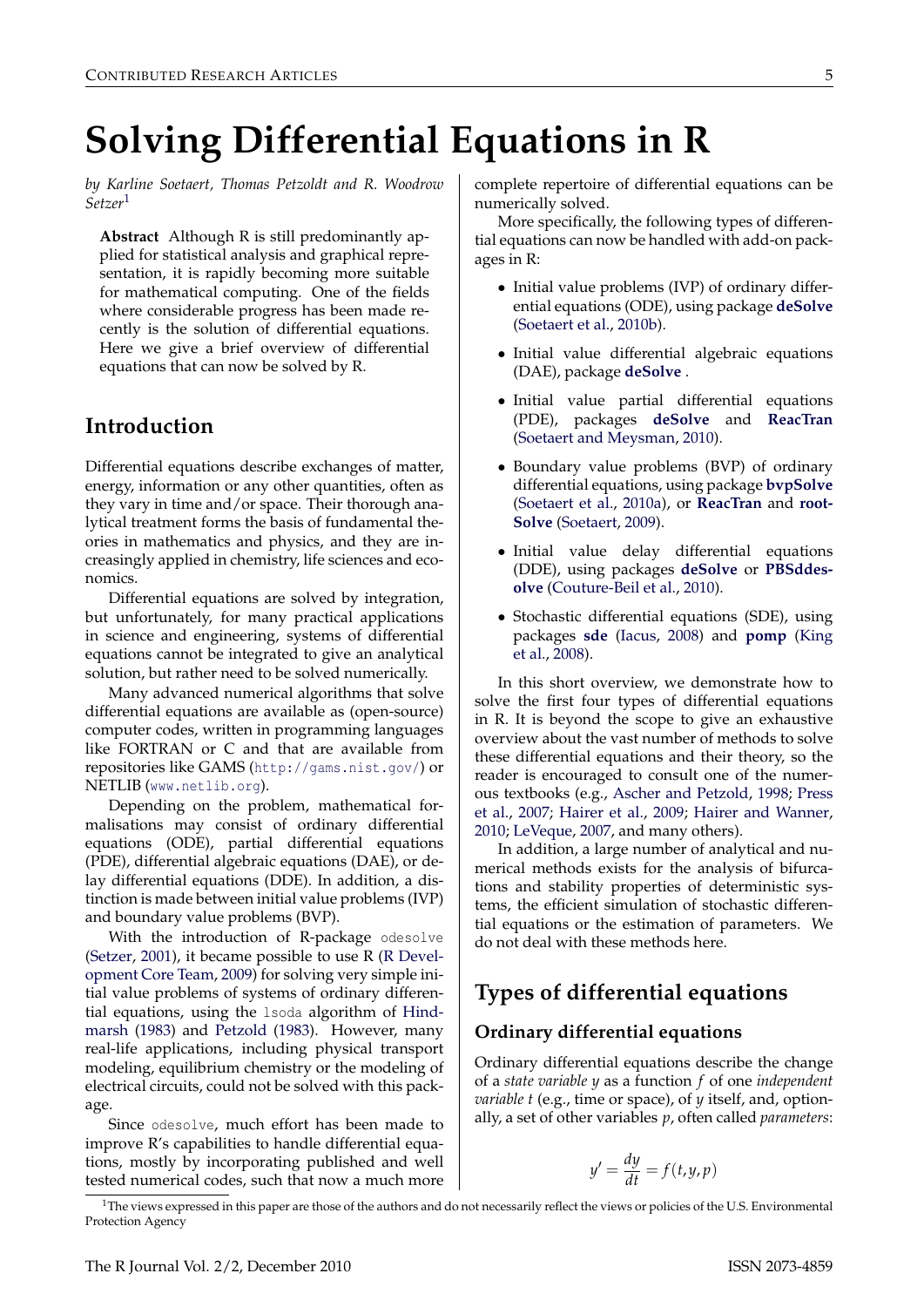In many cases, solving differential equations requires the introduction of extra conditions. In the following, we concentrate on the numerical treatment of two classes of problems, namely initial value problems and boundary value problems.

#### **Initial value problems**

If the extra conditions are specified at the initial value of the independent variable, the differential equations are called **initial value problems** (IVP).

There exist two main classes of algorithms to numerically solve such problems, so-called *Runge-Kutta* formulas and *linear multistep* formulas [\(Hairer et al.,](#page-8-8) [2009;](#page-8-8) [Hairer and Wanner,](#page-8-9) [2010\)](#page-8-9). The latter contains two important families, the Adams family and the backward differentiation formulae (BDF).

Another important distinction is between *explicit* and *implicit* methods, where the latter methods can solve a particular class of equations (so-called "stiff" equations) where explicit methods have problems with stability and efficiency. Stiffness occurs for instance if a problem has components with different rates of variation according to the independent variable. Very often there will be a tradeoff between using explicit methods that require little work per integration step and implicit methods which are able to take larger integration steps, but need (much) more work for one step.

In R, initial value problems can be solved with functions from package **[deSolve](http://cran.r-project.org/package=deSolve)** [\(Soetaert et al.,](#page-9-1) [2010b\)](#page-9-1), which implements many solvers from ODE-PACK [\(Hindmarsh,](#page-8-1) [1983\)](#page-8-1), the code vode [\(Brown](#page-8-11) [et al.,](#page-8-11) [1989\)](#page-8-11), the differential algebraic equation solver daspk [\(Brenan et al.,](#page-8-12) [1996\)](#page-8-12), all belonging to the linear multistep methods, and comprising Adams methods as well as backward differentiation formulae. The former methods are explicit, the latter implicit. In addition, this package contains a de-novo implementation of a rather general Runge-Kutta solver based on [Dormand and Prince](#page-8-13) [\(1980\)](#page-8-13); [Prince and](#page-8-14) [Dormand](#page-8-14) [\(1981\)](#page-8-14); [Bogacki and Shampine](#page-8-15) [\(1989\)](#page-8-15); [Cash](#page-8-16) [and Karp](#page-8-16) [\(1990\)](#page-8-16) and using ideas from [Butcher](#page-8-17) [\(1987\)](#page-8-17) and [Press et al.](#page-8-7) [\(2007\)](#page-8-7). Finally, the implicit Runge-Kutta method radau [\(Hairer et al.,](#page-8-8) [2009\)](#page-8-8) has been added recently.

#### **Boundary value problems**

If the extra conditions are specified at different values of the independent variable, the differential equations are called **boundary value problems** (BVP). A standard textbook on this subject is [Ascher](#page-8-18) [et al.](#page-8-18) [\(1995\)](#page-8-18).

Package **[bvpSolve](http://cran.r-project.org/package=bvpSolve)** [\(Soetaert et al.,](#page-9-3) [2010a\)](#page-9-3) implements three methods to solve boundary value problems. The simplest solution method is the *single shooting method*, which combines initial value problem integration with a nonlinear root finding algorithm [\(Press et al.,](#page-8-7) [2007\)](#page-8-7). Two more stable solution methods implement a mono implicit Runge-Kutta (MIRK) code, based on the FORTRAN code twpbvpC [\(Cash and Mazzia,](#page-8-19) [2005\)](#page-8-19), and the collocation method, based on the FORTRAN code colnew [\(Bader](#page-8-20) [and Ascher,](#page-8-20) [1987\)](#page-8-20). Some boundary value problems can also be solved with functions from packages **[Re](http://cran.r-project.org/package=ReacTran)[acTran](http://cran.r-project.org/package=ReacTran)** and **[rootSolve](http://cran.r-project.org/package=rootSolve)** (see below).

#### **Partial differential equations**

In contrast to ODEs where there is only one independent variable, partial differential equations (PDE) contain partial derivatives with respect to more than one independent variable, for instance *t* (time) and *x* (a spatial dimension). To distinguish this type of equations from ODEs, the derivatives are represented with the *∂* symbol, e.g.

$$
\frac{\partial y}{\partial t} = f(t, x, y, \frac{\partial y}{\partial x}, p)
$$

Partial differential equations can be solved by subdividing one or more of the continuous independent variables in a number of grid cells, and replacing the derivatives by discrete, algebraic approximate equations, so-called finite differences (cf. [LeVeque,](#page-8-10) [2007;](#page-8-10) [Hundsdorfer and Verwer,](#page-8-21) [2003\)](#page-8-21).

For time-varying cases, it is customary to discretise the spatial coordinate(s) only, while time is left in continuous form. This is called the method-of-lines, and in this way, one PDE is translated into a large number of coupled ordinary differential equations, that can be solved with the usual initial value problem solvers (cf. [Hamdi et al.,](#page-8-22) [2007\)](#page-8-22). This applies to parabolic PDEs such as the heat equation, and to hyperbolic PDEs such as the wave equation.

For time-invariant problems, usually all independent variables are discretised, and the derivatives approximated by algebraic equations, which are solved by root-finding techniques. This technique applies to elliptic PDEs.

R-package **[ReacTran](http://cran.r-project.org/package=ReacTran)** provides functions to generate finite differences on a structured grid. After that, the resulting time-varying cases can be solved with specially-designed functions from package **[deSolve](http://cran.r-project.org/package=deSolve)**, while time-invariant cases can be solved with rootsolving methods from package **[rootSolve](http://cran.r-project.org/package=rootSolve)** .

#### **Differential algebraic equations**

Differential-algebraic equations (DAE) contain a mixture of differential (*f*) and algebraic equations (*g*), the latter e.g. for maintaining mass-balance conditions:

$$
y' = f(t, y, p)
$$

$$
0 = g(t, y, p)
$$

Important for the solution of a DAE is its index. The index of a DAE is the number of differentiations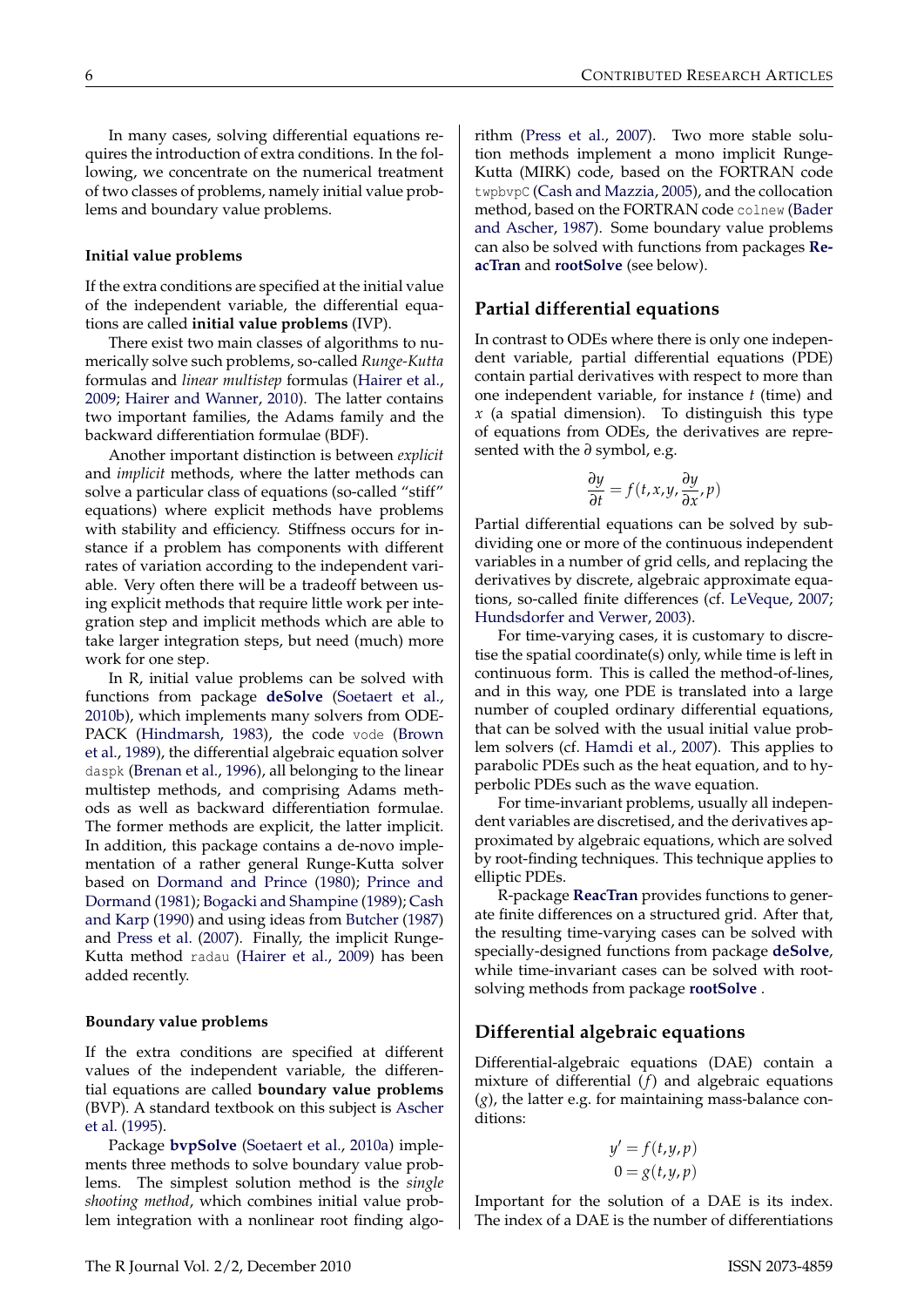needed until a system consisting only of ODEs is obtained.

Function daspk [\(Brenan et al.,](#page-8-12) [1996\)](#page-8-12) from package **[deSolve](http://cran.r-project.org/package=deSolve)** solves (relatively simple) DAEs of index at most 1, while function radau [\(Hairer et al.,](#page-8-8) [2009\)](#page-8-8) solves DAEs of index up to 3.

# **Implementation details**

The implemented solver functions are explained by means of the ode-function, used for the solution of initial value problems. The interfaces to the other solvers have an analogous definition:

```
ode(y, times, func, parms, method = c("lsoda",
    "lsode", "lsodes", "lsodar",
    "vode", "daspk", "euler", "rk4",
    "ode23", "ode45", "radau", "bdf",
    "bdf_d", "adams", "impAdams",
    "impAdams_d"), ...)
```
To use this, the system of differential equations can be defined as an R-function (func) that computes derivatives in the ODE system (the model definition) according to the independent variable (e.g. time t). func can also be a function in a dynamically loaded shared library [\(Soetaert et al.,](#page-9-5) [2010c\)](#page-9-5) and, in addition, some solvers support also the supply of an analytically derived function of partial derivatives (Jacobian matrix).

If func is an R-function, it must be defined as:

func  $\leq$  function(t, y, parms, ...)

where t is the actual value of the independent variable (e.g. the current time point in the integration), y is the current estimate of the variables in the ODE system, parms is the parameter vector and ... can be used to pass additional arguments to the function.

The return value of func should be a list, whose first element is a vector containing the derivatives of  $y$  with respect to  $t$ , and whose next elements are optional global values that can be recorded at each point in times. The derivatives must be specified in the same order as the state variables y.

Depending on the algorithm specified in argument method, numerical simulation proceeds either exactly at the time steps specified in times, or using time steps that are independent from times and where the output is generated by interpolation. With the exception of method euler and several fixed-step Runge-Kutta methods all algorithms have automatic time stepping, which can be controlled by setting accuracy requirements (see below) or by using optional arguments like hini (initial time step), hmin (minimal time step) and hmax (maximum time step). Specific details, e.g. about the applied interpolation methods can be found in the manual pages and the original literature cited there.

## **Numerical accuracy**

Numerical solution of a system of differential equations is an approximation and therefore prone to numerical errors, originating from several sources:

- 1. time step and accuracy order of the solver,
- 2. floating point arithmetics,
- 3. properties of the differential system and stability of the solution algorithm.

For methods with automatic stepsize selection, accuracy of the computation can be adjusted using the non-negative arguments atol (absolute tolerance) and rtol (relative tolerance), which control the local errors of the integration.

Like R itself, all solvers use double-precision floating-point arithmetics according to [IEEE Stan](#page-8-23)[dard 754](#page-8-23) [\(2008\)](#page-8-23), which means that it can represent numbers between approx.  $\pm 2.25$  10<sup>-308</sup> to approx.  $\pm 1.8$  10<sup>308</sup> and with 16 significant digits. It is therefore not advisable to set **rtol** below 10−16, except setting it to zero with the intention to use absolute tolerance exclusively.

The solvers provided by the packages presented below have proven to be quite robust in most practical cases, however users should always be aware about the problems and limitations of numerical methods and carefully check results for plausibility. The section "Troubleshooting" in the package vignette [\(Soetaert et al.,](#page-9-6) [2010d\)](#page-9-6) should be consulted as a first source for solving typical problems.

## **Examples**

#### **An initial value ODE**

Consider the famous van der Pol equation [\(van der](#page-9-7) [Pol and van der Mark,](#page-9-7) [1927\)](#page-9-7), that describes a nonconservative oscillator with non-linear damping and which was originally developed for electrical circuits employing vacuum tubes. The oscillation is described by means of a 2*nd* order ODE:

$$
z'' - \mu(1 - z^2)z' + z = 0
$$

Such a system can be routinely rewritten as a system of two 1<sup>st</sup> order ODEs, if we substitute  $z''$  with  $y'_1$  and *z* <sup>0</sup> with *y*2:

$$
y'_1 = y_2
$$
  

$$
y'_2 = \mu \cdot (1 - {y_1}^2) \cdot y_2 - y_1
$$

There is one parameter,  $\mu$ , and two differential variables,  $y_1$  and  $y_2$  with initial values (at  $t = 0$ ):

$$
y_{1_{(t=0)}} = 2
$$
  
 $y_{2_{(t=0)}} = 0$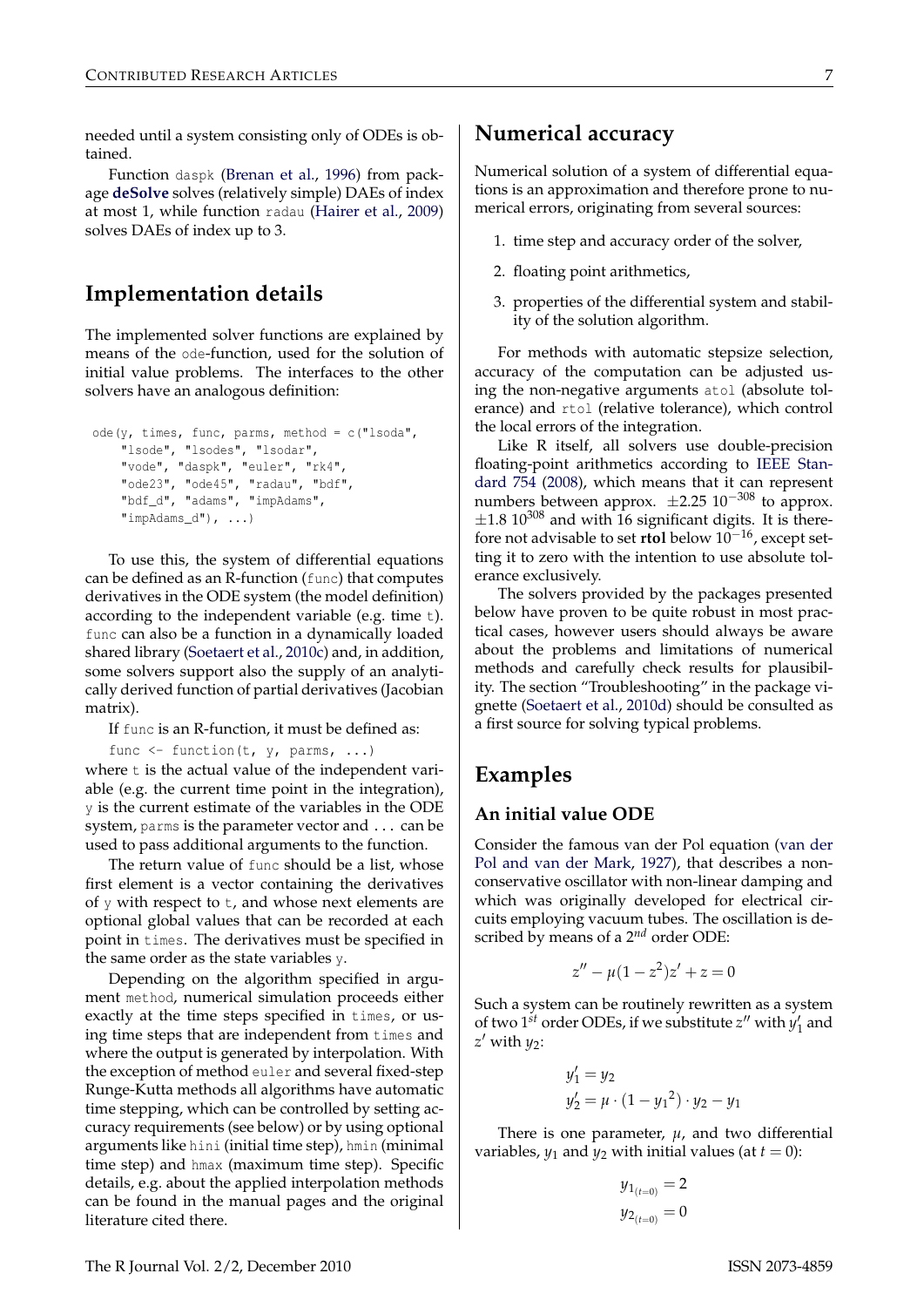The van der Pol equation is often used as a test problem for ODE solvers, as, for large *µ*, its dynamics consists of parts where the solution changes very slowly, alternating with regions of very sharp changes. This "stiffness" makes the equation quite challenging to solve.

In R, this model is implemented as a function (vdpol) whose inputs are the current time (t), the values of the state variables  $(y)$ , and the parameters  $(mu)$ ; the function returns a list with as first element the derivatives, concatenated.

```
vdpol \leftarrow function (t, y, mu) {
  list(c(
    y[2],
    mu * (1 - y[1]^2) * y[2] - y[1]))
}
```
After defining the initial condition of the state variables (yini), the model is solved, and output written at selected time points (times), using **[de-](http://cran.r-project.org/package=deSolve)[Solve](http://cran.r-project.org/package=deSolve)**'s integration function ode. The default routine lsoda, which is invoked by ode automatically switches between stiff and non-stiff methods, depending on the problem [\(Petzold,](#page-8-2) [1983\)](#page-8-2).

We run the model for a typically stiff  $(mu = 1000)$ and nonstiff ( $mu = 1$ ) situation:

```
library(deSolve)
yini \leftarrow c(y1 = 2, y2 = 0)stiff \leq ode(y = yini, func = vdpol,
    times = 0:3000, parms = 1000)
nonstiff \leq ode(y = yini, func = vdpol,
    times = seq(0, 30, by = 0.01),
    params = 1)
```
The model returns a matrix, of class deSolve, with in its first column the time values, followed by the values of the state variables:

```
head(stiff, n = 3)
   time v1 v2[1,] 0 2.000000 0.0000000000
[2,] 1 1.999333 -0.0006670373
[3,] 2 1.998666 -0.0006674088
```
Figures are generated using the S3 plot method for objects of class deSolve:

```
plot(stiff, type = "1", which = "y1",1wd = 2, vlab = "v",main = "IVP ODE, stiff")
plot(nonstiff, type = "1", which = "y1",
 1wd = 2, ylab = "y",
```


Figure 1: Solution of the van der Pol equation, an initial value ordinary differential equation, stiff case,  $\mu = 1000.$ 



Figure 2: Solution of the van der Pol equation, an initial value ordinary differential equation, non-stiff case,  $\mu = 1$ .

| solver | non-stiff | stiff  |
|--------|-----------|--------|
| ode23  | 0.37      | 271.19 |
| lsoda  | 0.26      | 0.23   |
| adams  | 0.13      | 616.13 |
| bdf    | 0.15      | 0.22   |
| radau  | 0.53      | 0.72   |

<span id="page-3-0"></span>Table 1: Comparison of solvers for a stiff and a non-stiff parametrisation of the van der Pol equation (time in seconds, mean values of ten simulations on an AMD AM2 X2 3000 CPU).

A comparison of timings for two explicit solvers, the Runge-Kutta method (ode23) and the adams method, with the implicit multistep solver (bdf, backward differentiation formula) shows a clear advantage for the latter in the stiff case (Figure [1\)](#page-3-0). The default solver (lsoda) is not necessarily the fastest, but shows robust behavior due to automatic stiffness detection. It uses the explicit multistep Adams method for the non-stiff case and the BDF method for the stiff case. The accuracy is comparable for all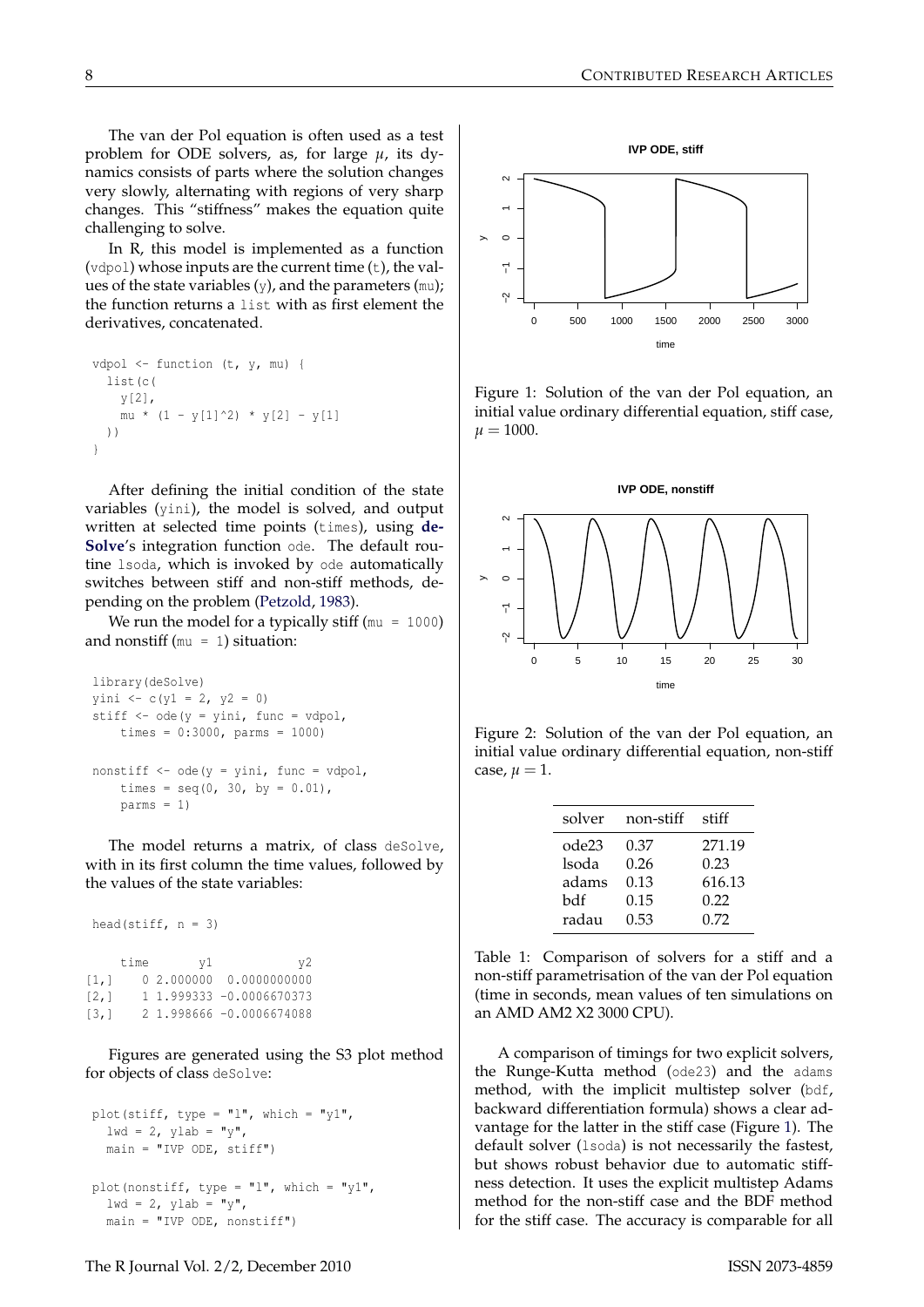solvers with  $\texttt{atol} = \texttt{rtol} = 10^{-6}$ , the default.

### **A boundary value ODE**

The webpage of Jeff Cash [\(Cash,](#page-8-24) [2009\)](#page-8-24) contains many test cases, including their analytical solution (see below), that BVP solvers should be able to solve. We use equation no. 14 from this webpage as an example:

$$
\xi y'' - y = -(\xi \pi^2 + 1) \cos(\pi x)
$$

on the interval  $[-1, 1]$ , and subject to the boundary conditions:

$$
y_{(x=-1)} = 0
$$
  

$$
y_{(x=+1)} = 0
$$

The second-order equation first is rewritten as two first-order equations:

$$
y'_1 = y_2
$$
  
\n $y'_2 = 1/\xi \cdot (y_1 - (\xi \pi^2 + 1) \cos(\pi x))$ 

It is implemented in R as:

```
Prob14 \leftarrow function(x, y, xi) {
  list(c(
    y[2],
    1/xi * (y[1] - (xi * pi * pi + 1) * cos(p i * x))))
}
```
With decreasing values of *ξ*, this problem becomes increasingly difficult to solve. We use three values of *ξ*, and solve the problem with the shooting, the MIRK and the collocation method [\(Ascher et al.,](#page-8-18) [1995\)](#page-8-18).

Note how the initial conditions yini and the conditions at the end of the integration interval yend are specified, where NA denotes that the value is not known. The independent variable is called x here (rather than times in ode).

```
library(bvpSolve)
x \leftarrow \text{seq}(-1, 1, \text{ by } = 0.01)shoot \leftarrow bypshoot(yini = c(0, NA),
    yend = c(0, NA), x = x, parms = 0.01,func = Prob14)twp \leftarrow byptwp(yini = c(0, NA), yend = c(0,
    NA), x = x, parms = 0.0025,
    func = Prob14)coll \leftarrow bvpcol(yini = c(0, NA),
    yend = c(0, NA), x = x, parms = 1e-04,func = Prob14)
```
The numerical approximation generated by byptwp is very close to the analytical solution, e.g. for  $\xi$  = 0.0025:

```
x_i <- 0.0025
analytic \leq cos(pi * x) + exp((x -
   1)/sqrt(xi)) + exp(-(x + 1)/sqrt(xi))max(abs(analytic - twp[, 2]))
```
[1] 7.788209e-10

A similar low discrepancy  $(4 \cdot 10^{-11})$  is noted for the  $\xi = 0.0001$  as solved by bypcol; the shooting method is considerably less precise (1.4 · 10−<sup>5</sup> ), although the same tolerance (atol =  $10^{-8}$ ) was used for all runs.

The plot shows how the shape of the solution is affected by the parameter *ξ*, becoming more and more steep near the boundaries, and therefore more and more difficult to solve, as *ξ* gets smaller.

```
plot(shoot[, 1], shoot[, 2], type = "l", 1wd = 2,
 ylim = c(-1, 1), col = "blue",xlab = "x", ylab = "y", main = "BVP ODE")
lines(twp[, 1], twp[, 2], col = "red", lwd = 2)
lines(coll[, 1], coll[, 2], col = "green", lwd = 2)
legend("topright", legend = c("0.01", "0.0025",
  "0.0001", col = c("blue", "red", "green"),
  title = expression(xi), 1wd = 2)
```
**BVP ODE**

 $\overline{a}$ −1.0 −0.5 0.0 0.5 1.0 ξ 0.01 0.0025 0.0001  $0.5$  $0.0$ y $-0.5$ p −1.0 −0.5 0.0 0.5 1.0 x

Figure 3: Solution of the BVP ODE problem, for dif-

## **Differential algebraic equations**

ferent values of parameter *ξ*.

The so called "Rober problem" describes an autocatalytic reaction [\(Robertson,](#page-9-8) [1966\)](#page-9-8) between three chemical species, *y*1, *y*<sup>2</sup> and *y*3. The problem can be formulated either as an ODE [\(Mazzia and Magherini,](#page-8-25) [2008\)](#page-8-25), or as a DAE:

$$
y'_1 = -0.04y_1 + 10^4 y_2 y_3
$$
  
\n
$$
y'_2 = 0.04y_1 - 10^4 y_2 y_3 - 310^7 y_2^2
$$
  
\n
$$
1 = y_1 + y_2 + y_3
$$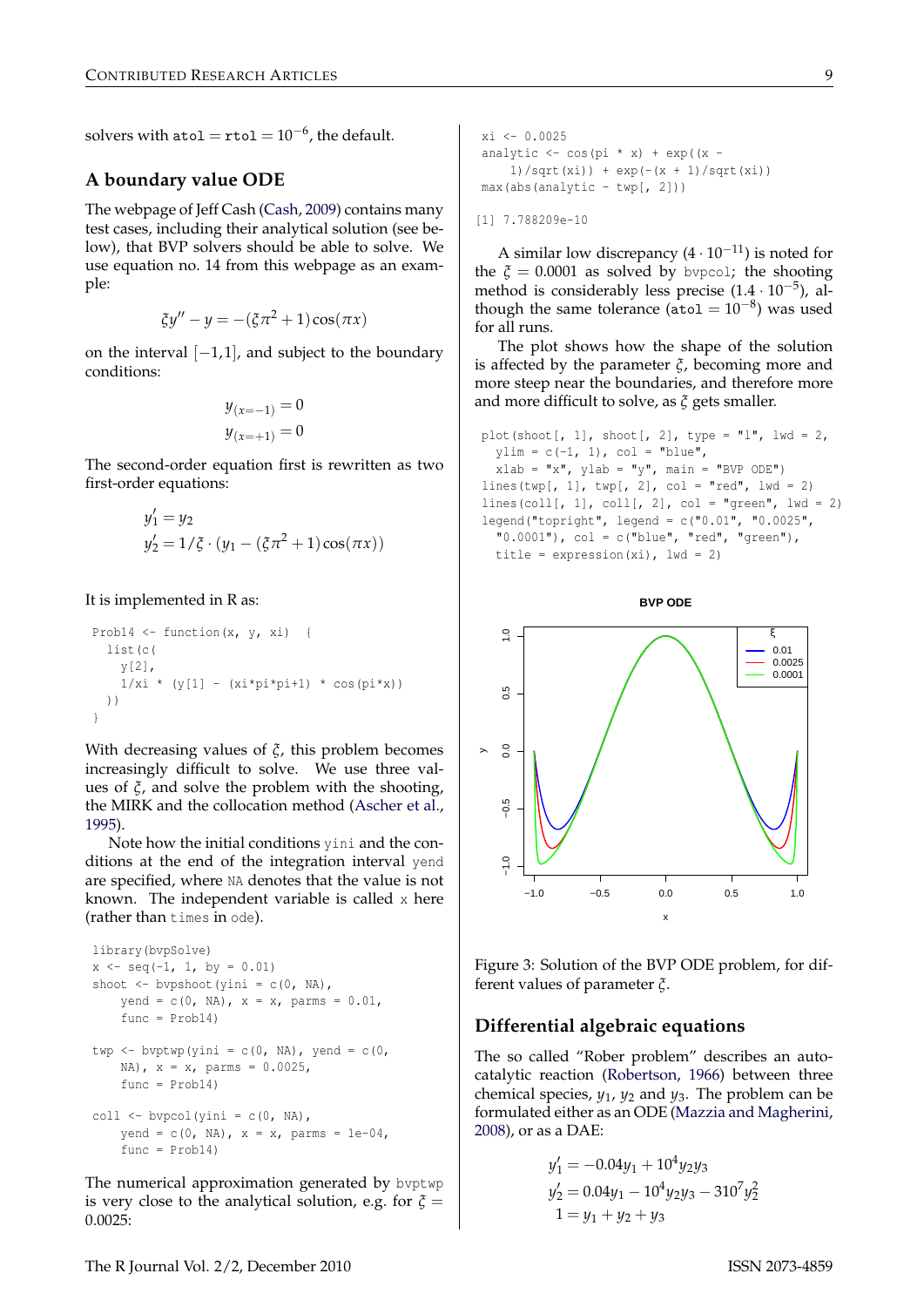where the first two equations are differential equations that specify the dynamics of chemical species *y*<sup>1</sup> and *y*2, while the third algebraic equation ensures that the summed concentration of the three species remains 1.

The DAE has to be specified by the *residual function* instead of the rates of change (as in ODEs).

$$
r_1 = -y'_1 - 0.04y_1 + 10^4 y_2 y_3
$$
  
\n
$$
r_2 = -y'_2 + 0.04y_1 - 10^4 y_2 y_3 - 3 10^7 y_2^2
$$
  
\n
$$
r_3 = -1 + y_1 + y_2 + y_3
$$

Implemented in R this becomes:

```
daefun<-function(t, y, dy, parms) {
    res1 <- - dy[1] - 0.04 * y[1] +1e4 * y[2] * y[3]res2 \leftarrow - \frac{dy[2] + 0.04 * y[1] - }{}1e4 * y[2] * y[3] - 3e7 * y[2]res3 \le y[1] + y[2] + y[3] - 1list(c(res1, res2, res3),
          error = as.vector(y[1] + y[2] + y[3]) - 1)}
yini \langle -c(y_1 = 1, y_2 = 0, y_3 = 0) \rangle
```

```
dyini <- c(-0.04, 0.04, 0)
times <-10 \degree seq(-6,6,0.1)
```
The input arguments of function daefun are the current time (t), the values of the state variables and their derivatives  $(y, \, dy)$  and the parameters (parms). It returns the residuals, concatenated and an output variable, the error in the algebraic equation. The latter is added to check upon the accuracy of the results.

For DAEs solved with daspk, both the state variables and their derivatives need to be initialised (y and dy). Here we make sure that the initial conditions for y obey the algebraic constraint, while also the initial condition of the derivatives is consistent with the dynamics.

```
library(deSolve)
print(system.time(out <-daspk(y = yini,
 dy = dyini, times = times, res = daefun,
 parms = NULL)))
 user system elapsed
 0.07 0.00 0.11
```
An S3 plot method can be used to plot all variables at once:

```
plot(out, ylab = "conc.", xlab = "time",
  type = "l", \text{ lwd} = 2, \text{ log} = "x")mtext("IVP DAE", side = 3, outer = TRUE,
  line = -1)
```
There is a very fast initial change in concentrations, mainly due to the quick reaction between  $y_1$ and  $y_2$  and amongst  $y_2$ . After that, the slow reaction of *y*<sup>1</sup> with *y*<sup>2</sup> causes the system to change much more smoothly. This is typical for stiff problems.



Figure 4: Solution of the DAE problem for the substances *y*1,*y*2,*y*3; mass balance error: deviation of total sum from one.

## **Partial differential equations**

In **partial differential equations** (PDE), the function has several independent variables (e.g. time and depth) and contains their partial derivatives.

Many partial differential equations can be solved by numerical approximation (finite differencing) after rewriting them as a set of ODEs (see [Schiesser,](#page-9-9) [1991;](#page-9-9) [LeVeque,](#page-8-10) [2007;](#page-8-10) [Hundsdorfer and Verwer,](#page-8-21) [2003\)](#page-8-21).

Functions tran.1D, tran.2D, and tran.3D from R package **[ReacTran](http://cran.r-project.org/package=ReacTran)** [\(Soetaert and Meysman,](#page-9-2) [2010\)](#page-9-2) implement finite difference approximations of the diffusive-advective transport equation which, for the 1-D case, is:

$$
-\frac{1}{A_x} \cdot \left[ \frac{\partial}{\partial x} A_x \left( -D \cdot \frac{\partial C}{\partial x} \right) - \frac{\partial}{\partial x} (A_x \cdot u \cdot C) \right]
$$

Here *D* is the "diffusion coefficient", *u* is the "advection rate", and  $A_x$  is some property (e.g. surface area) that depends on the independent variable, *x*.

It should be noted that the accuracy of the finite difference approximations can not be specified in the **[ReacTran](http://cran.r-project.org/package=ReacTran)** functions. It is up to the user to make sure that the solutions are sufficiently accurate, e.g. by including more grid points.

#### **One dimensional PDE**

Diffusion-reaction models are a fundamental class of models which describe how concentration of matter, energy, information, etc. evolves in space and time under the influence of diffusive transport and transformation [\(Soetaert and Herman,](#page-9-10) [2009\)](#page-9-10).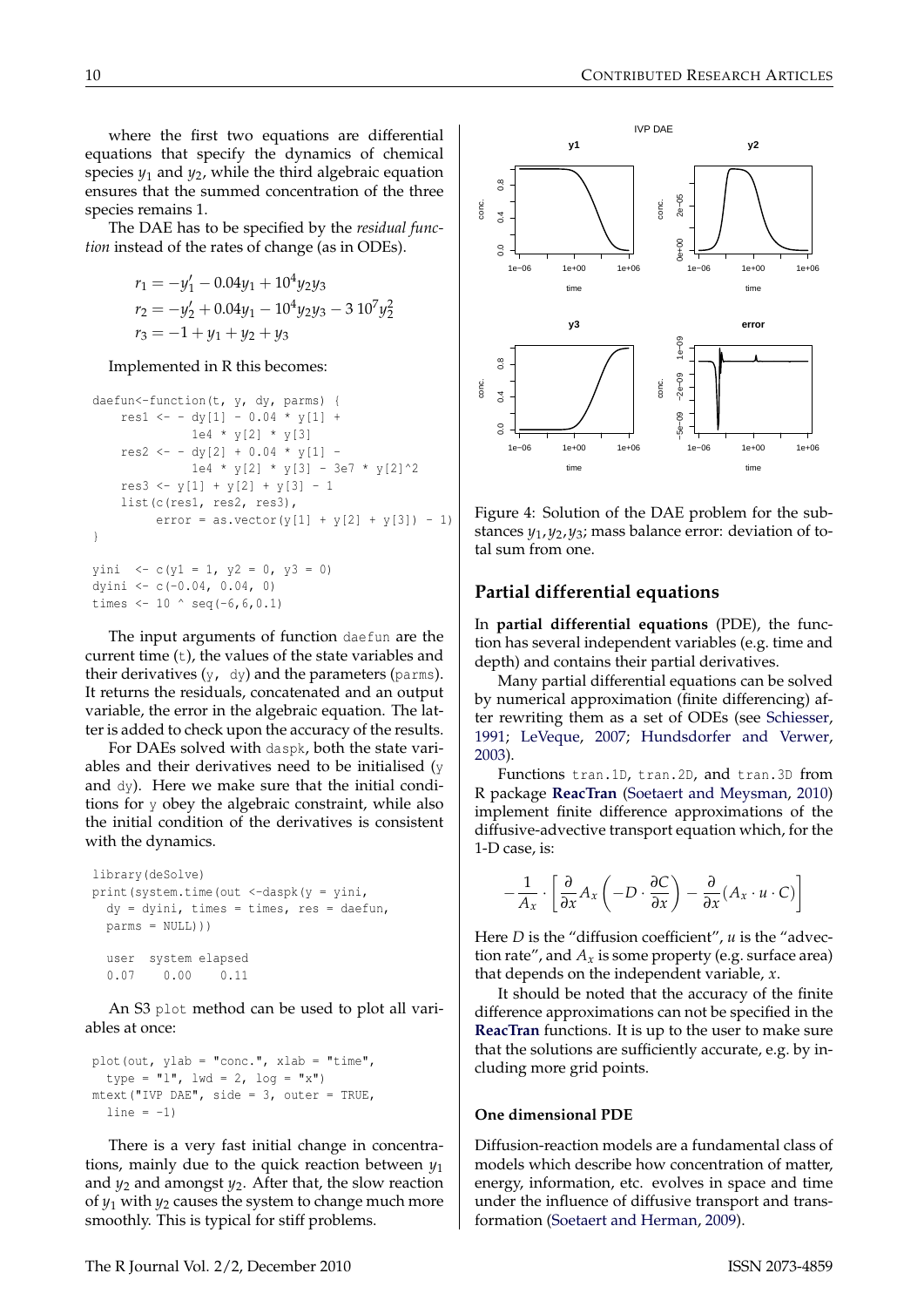As an example, consider the 1-D diffusionreaction model in  $[0, 10]$ :

$$
\frac{\partial C}{\partial t} = \frac{\partial}{\partial x} \left( D \cdot \frac{\partial C}{\partial x} \right) - Q
$$

with  $C$  the concentration,  $t$  the time,  $x$  the distance from the origin,  $Q$ , the consumption rate, and with boundary conditions (values at the model edges):

$$
\frac{\partial C}{\partial x}_{x=0} = 0
$$
  

$$
C_{x=10} = C_{ext}
$$

To solve this model in R, first the 1-D model Grid is defined; it divides 10 cm (L) into 1000 boxes (N).

```
library(ReacTran)
Grid \le setup.grid.1D(N = 1000, L = 10)
```
The model equation includes a transport term, approximated by **[ReacTran](http://cran.r-project.org/package=ReacTran)** function tran.1D and a consumption term  $(Q)$ . The downstream boundary condition, prescribed as a concentration (C.down) needs to be specified, the zero-gradient at the upstream boundary is the default:

```
pde1D <-function(t, C, parms) {
  tran \leq tran. 1D(C = C, D = D,
                  C.down = Cext, dx = Grid)$dC
  list(tran - Q) # return value: rate of change
}
```
The model parameters are:

```
D <- 1 # diffusion constant
0 \leq -1 \leq # uptake rate
Cext < -20
```
In a first application, the model is solved to *steady-state*, which retrieves the condition where the concentrations are invariant:

$$
0 = \frac{\partial}{\partial x} \left( D \cdot \frac{\partial C}{\partial x} \right) - Q
$$

In R, steady-state conditions can be estimated using functions from package **[rootSolve](http://cran.r-project.org/package=rootSolve)** which implement amongst others a Newton-Raphson algorithm [\(Press](#page-8-7) [et al.,](#page-8-7) [2007\)](#page-8-7). For 1-dimensional models, steady.1D is most efficient. The initial "guess" of the steady-state solution  $(y)$  is unimportant; here we take simply  $N$ random numbers. Argument  $nspec = 1$  informs the solver that only one component is described.

Although a system of 1000 equations needs to be solved, this takes only a fraction of a second:

```
library(rootSolve)
print(system.time(
std <- steady.1D(y = runif(Grid$N),
  func = pde1D, parms = NULL, nspec = 1)
))
```
user system elapsed 0.02 0.00 0.02

The values of the state-variables  $(y)$  are plotted against the distance, in the middle of the grid cells (Grid\$x.mid).

```
plot (Grid$x.mid, std$y, type = "l",
  1wd = 2, main = "steady-state PDE",
  xlab = "x", ylab = "C", col = "red")
```


Figure 5: Steady-state solution of the 1-D diffusionreaction model.

The analytical solution compares well with the numerical approximation:

```
analytical <- Q/2/D*(Grid$x.mid^2 - 10^2) + Cext
max(abs(analytical - std\)))
```

```
[1] 1.250003e-05
```
Next the model is run dynamically for 100 time units using **[deSolve](http://cran.r-project.org/package=deSolve)** function ode.1D, and starting with a uniform concentration:

```
require(deSolve)
times \leq seq(0, 100, by = 1)
system.time(
  out \leq ode. 1D (y = rep(1, Grid$N),
    times = times, func = pde1D,
    parms = NULL, nspec = 1)
)
  user system elapsed
  0.61 0.02 0.63
```
Here, out is a matrix, whose 1<sup>st</sup> column contains the output times, and the next columns the values of the state variables in the different boxes; we print the first columns of the last three rows of this matrix:

```
tail(out[, 1:4], n = 3)
     time 1 2 3
[99,] 98 -27.55783 -27.55773 -27.55754
[100,] 99 -27.61735 -27.61725 -27.61706
[101,] 100 -27.67542 -27.67532 -27.67513
```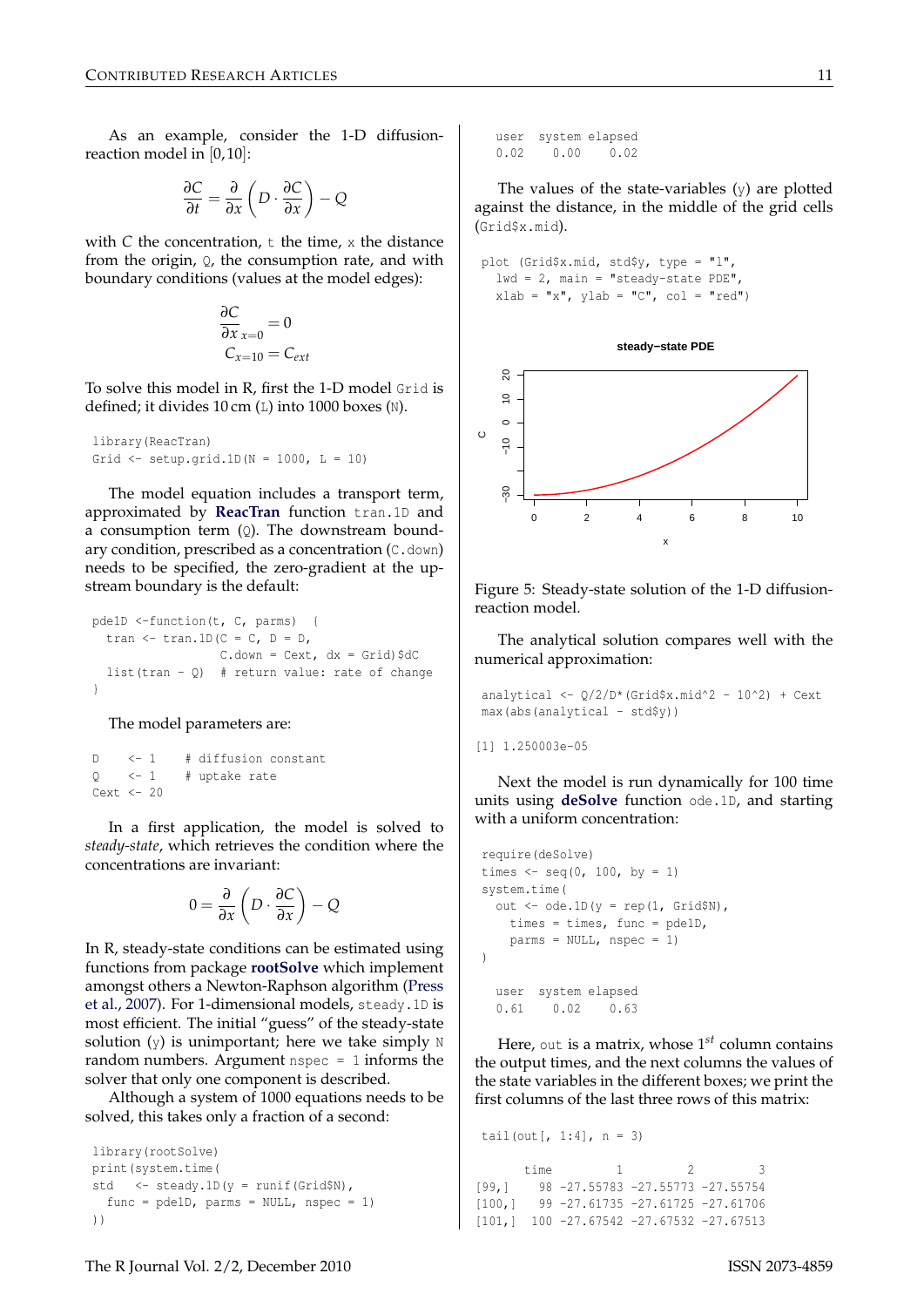We plot the result using a blue-yellow-red color scheme, and using deSolve's S3 method image. Figure [6](#page-7-0) shows that, as time proceeds, gradients develop from the uniform distribution, until the system almost reaches steady-state at the end of the simulation.

| $image(out, xlab = "time, days",$ |                          |                                     |  |
|-----------------------------------|--------------------------|-------------------------------------|--|
|                                   | $vlab = "Distance, cm",$ |                                     |  |
|                                   |                          | $main = "PDE", add.contrib = TRUE)$ |  |



<span id="page-7-0"></span>Figure 6: Dynamic solution of the 1-D diffusionreaction model.

It should be noted that the steady-state model is effectively a boundary value problem, while the transient model is a prototype of a "parabolic" partial differential equation [\(LeVeque,](#page-8-10) [2007\)](#page-8-10).

Whereas R can also solve the other two main classes of PDEs, i.e. of the "hyperbolic" and "elliptic" type, it is well beyond the scope of this paper to elaborate on that.

## **Discussion**

Although R is still predominantly applied for statistical analysis and graphical representation, it is more and more suitable for mathematical computing, e.g. in the field of matrix algebra [\(Bates and Maechler,](#page-8-26) [2008\)](#page-8-26). Thanks to the differential equation solvers, R is also emerging as a powerful environment for dynamic simulations [\(Petzoldt,](#page-8-27) [2003;](#page-8-27) [Soetaert and Her](#page-9-10)[man,](#page-9-10) [2009;](#page-9-10) [Stevens,](#page-9-11) [2009\)](#page-9-11).

The new package **[deSolve](http://cran.r-project.org/package=deSolve)** has retained all the funtionalities of its predecessor **[odesolve](http://cran.r-project.org/package=odesolve)** [\(Setzer,](#page-9-0) [2001\)](#page-9-0), such as the potential to define models both in R code, or in compiled languages. However, compared to **[odesolve](http://cran.r-project.org/package=odesolve)**, it includes a more complete set of integrators, and a more extensive set of options to tune the integration routines, it provides more complete output, and has extended the applicability domain to include also DDEs, DAEs and PDEs.

Thanks to the DAE solvers daspk [\(Brenan et al.,](#page-8-12) [1996\)](#page-8-12) and radau [\(Hairer and Wanner,](#page-8-9) [2010\)](#page-8-9) it is now also possible to model electronic circuits or equilibrium chemical systems. These problems are often of index  $\leq$  1. In many mechanical systems, physical constraints lead to DAEs of index up to 3, and these more complex problems can be solved with radau.

The inclusion of BVP and PDE solvers have opened up the application area to the field of reactive transport modelling [\(Soetaert and Meysman,](#page-9-2) [2010\)](#page-9-2), such that R can now be used to describe quantities that change not only in time, but also along one or more spatial axes. We use it to model how ecosystems change along rivers, or in sediments, but it could equally serve to model the growth of a tumor in human brains, or the dispersion of toxicants in human tissues.

The open source matrix language R has great potential for dynamic modelling, and the tools currently available are suitable for solving a wide variety of practical and scientific problems. The performance is sufficient even for larger systems, especially when models can be formulated using matrix algebra or are implemented in compiled languages like C or Fortran [\(Soetaert et al.,](#page-9-1) [2010b\)](#page-9-1). Indeed, there is emerging interest in performing statistical analysis on differential equations, e.g. in package **[nlmeODE](http://cran.r-project.org/package=nlmeODE)** [\(Tornøe et al.,](#page-9-12) [2004\)](#page-9-12) for fitting non-linear mixedeffects models using differential equations, package **[FME](http://cran.r-project.org/package=FME)** [\(Soetaert and Petzoldt,](#page-9-13) [2010\)](#page-9-13) for sensitivity analysis, parameter estimation and Markov chain Monte-Carlo analysis or package **[ccems](http://cran.r-project.org/package=ccems)** for combinatorially complex equilibrium model selection [\(Radi](#page-8-28)[voyevitch,](#page-8-28) [2008\)](#page-8-28).

However, there is ample room for extensions and improvements. For instance, the PDE solvers are quite memory intensive, and could benefit from the implementation of sparse matrix solvers that are more efficient in this respect<sup>[2](#page-7-1)</sup>. In addition, the methods implemented in **[ReacTran](http://cran.r-project.org/package=ReacTran)** handle equations defined on very simple shapes only. Extending the PDE approach to finite elements [\(Strang and Fix,](#page-9-14) [1973\)](#page-9-14) would open up the application domain of R to any irregular geometry. Other spatial discretisation schemes could be added, e.g. for use in fluid dynamics.

Our models are often applied to derive unknown parameters by fitting them against data; this relies on the availability of apt parameter fitting algorithms.

Discussion of these items is highly welcomed, in the new special interest group about dynamic mod-

<span id="page-7-2"></span><span id="page-7-1"></span> $^{2}$ for instance, the "preconditioned Krylov" part of the daspk method is not yet supported <sup>3</sup> <https://stat.ethz.ch/mailman/listinfo/r-sig-dynamic-models>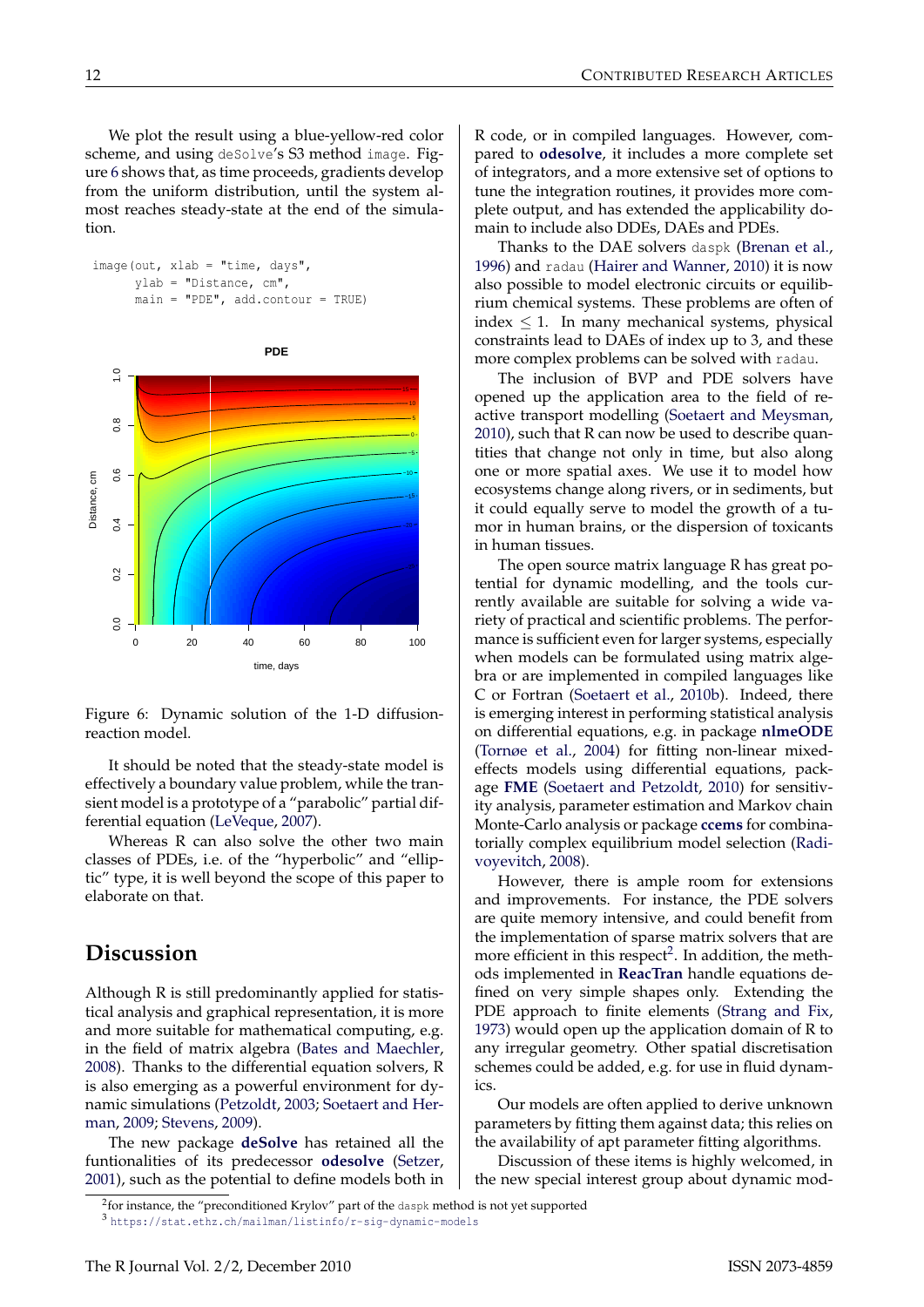$\text{els}^3$  $\text{els}^3$  in R.

# **Bibliography**

- <span id="page-8-18"></span>U. Ascher, R. Mattheij, and R. Russell. *Numerical Solution of Boundary Value Problems for Ordinary Differential Equations*. Philadelphia, PA, 1995.
- <span id="page-8-6"></span>U. M. Ascher and L. R. Petzold. *Computer Methods for Ordinary Differential Equations and Differential-Algebraic Equations*. SIAM, Philadelphia, 1998.
- <span id="page-8-20"></span>G. Bader and U. Ascher. A new basis implementation for a mixed order boundary value ODE solver. *SIAM J. Scient. Stat. Comput.*, 8:483–500, 1987.
- <span id="page-8-26"></span>D. Bates and M. Maechler. **Matrix***: A Matrix Package for R*, 2008. R package version 0.999375-9.
- <span id="page-8-15"></span>P. Bogacki and L. Shampine. A 3(2) pair of Runge-Kutta formulas. *Appl. Math. Lett.*, 2:1–9, 1989.
- <span id="page-8-12"></span>K. E. Brenan, S. L. Campbell, and L. R. Petzold. *Numerical Solution of Initial-Value Problems in Differential-Algebraic Equations*. SIAM Classics in Applied Mathematics, 1996.
- <span id="page-8-11"></span>P. N. Brown, G. D. Byrne, and A. C. Hindmarsh. **VODE**, a variable-coefficient ode solver. *SIAM J. Sci. Stat. Comput.*, 10:1038–1051, 1989.
- <span id="page-8-17"></span>J. C. Butcher. *The Numerical Analysis of Ordinary Differential Equations, Runge-Kutta and General Linear Methods*. Wiley, Chichester, New York, 1987.
- <span id="page-8-24"></span>J. R. Cash. *35 Test Problems for Two Way Point Boundary Value Problems*, 2009. URL [http://www.ma.ic.](http://www.ma.ic.ac.uk/~jcash/BVP_software/PROBLEMS.PDF) [ac.uk/~jcash/BVP\\_software/PROBLEMS.PDF](http://www.ma.ic.ac.uk/~jcash/BVP_software/PROBLEMS.PDF).
- <span id="page-8-16"></span>J. R. Cash and A. H. Karp. A variable order Runge-Kutta method for initial value problems with rapidly varying right-hand sides. *ACM Transactions on Mathematical Software*, 16:201–222, 1990.
- <span id="page-8-19"></span>J. R. Cash and F. Mazzia. A new mesh selection algorithm, based on conditioning, for two-point boundary value codes. *J. Comput. Appl. Math.*, 184: 362–381, 2005.
- <span id="page-8-3"></span>A. Couture-Beil, J. T. Schnute, and R. Haigh. **PB-Sddesolve***: Solver for Delay Differential Equations*, 2010. R package version 1.08.11.
- <span id="page-8-13"></span>J. R. Dormand and P. J. Prince. A family of embedded Runge-Kutta formulae. *J. Comput. Appl. Math.*, 6:19–26, 1980.
- <span id="page-8-9"></span>E. Hairer and G. Wanner. *Solving Ordinary Differential Equations II: Stiff and Differential-Algebraic Problems. Second Revised Edition*. Springer-Verlag, Heidelberg, 2010.
- <span id="page-8-8"></span>E. Hairer, S. P. Noørsett, and G. Wanner. *Solving Ordinary Differential Equations I: Nonstiff Problems. Second Revised Edition*. Springer-Verlag, Heidelberg, 2009.
- <span id="page-8-22"></span>S. Hamdi, W. E. Schiesser, and G. W. Griffiths. Method of lines. *Scholarpedia*, 2(7):2859, 2007.
- <span id="page-8-1"></span>A. C. Hindmarsh. **ODEPACK**, a systematized collection of ODE solvers. In R. Stepleman, editor, *Scientific Computing, Vol. 1 of IMACS Transactions on Scientific Computation*, pages 55–64. IMACS / North-Holland, Amsterdam, 1983.
- <span id="page-8-21"></span>W. Hundsdorfer and J. Verwer. *Numerical Solution of Time-Dependent Advection-Diffusion-Reaction Equations. Springer Series in Computational Mathematics*. Springer-Verlag, Berlin, 2003.
- <span id="page-8-4"></span>S. M. Iacus. **sde***: Simulation and Inference for Stochastic Differential Equations*, 2008. R package version 2.0.3.
- <span id="page-8-23"></span>IEEE Standard 754. Ieee standard for floating-point arithmetic, Aug 2008.
- <span id="page-8-5"></span>A. A. King, E. L. Ionides, and C. M. Breto. **pomp***: Statistical Inference for Partially Observed Markov Processes*, 2008. R package version 0.21-3.
- <span id="page-8-10"></span>R. J. LeVeque. *Finite Difference Methods for Ordinary and Partial Differential Equations, Steady State and Time Dependent Problems*. SIAM, 2007.
- <span id="page-8-25"></span>F. Mazzia and C. Magherini. *Test Set for Initial Value Problem Solvers, release 2.4*. Department of Mathematics, University of Bari, Italy, 2008. URL [http://](http://pitagora.dm.uniba.it/~testset) [pitagora.dm.uniba.it/~testset](http://pitagora.dm.uniba.it/~testset). Report 4/2008.
- <span id="page-8-2"></span>L. R. Petzold. Automatic selection of methods for solving stiff and nonstiff systems of ordinary differential equations. *SIAM J. Sci. Stat. Comput.*, 4: 136–148, 1983.
- <span id="page-8-27"></span>T. Petzoldt. R as a simulation platform in ecological modelling. *R News*, 3(3):8–16, 2003.
- <span id="page-8-7"></span>W. H. Press, S. A. Teukolsky, W. T. Vetterling, and B. P. Flannery. *Numerical Recipes: The Art of Scientific Computing*. Cambridge University Press, 3rd edition, 2007.
- <span id="page-8-14"></span>P. J. Prince and J. R. Dormand. High order embedded Runge-Kutta formulae. *J. Comput. Appl. Math.*, 7:67–75, 1981.
- <span id="page-8-0"></span>R Development Core Team. *R: A Language and Environment for Statistical Computing*. R Foundation for Statistical Computing, Vienna, Austria, 2009. URL <http://www.R-project.org>. ISBN 3-900051-07-0.
- <span id="page-8-28"></span>T. Radivoyevitch. Equilibrium model selection: dTTP induced R1 dimerization. *BMC Systems Biology*, 2:15, 2008.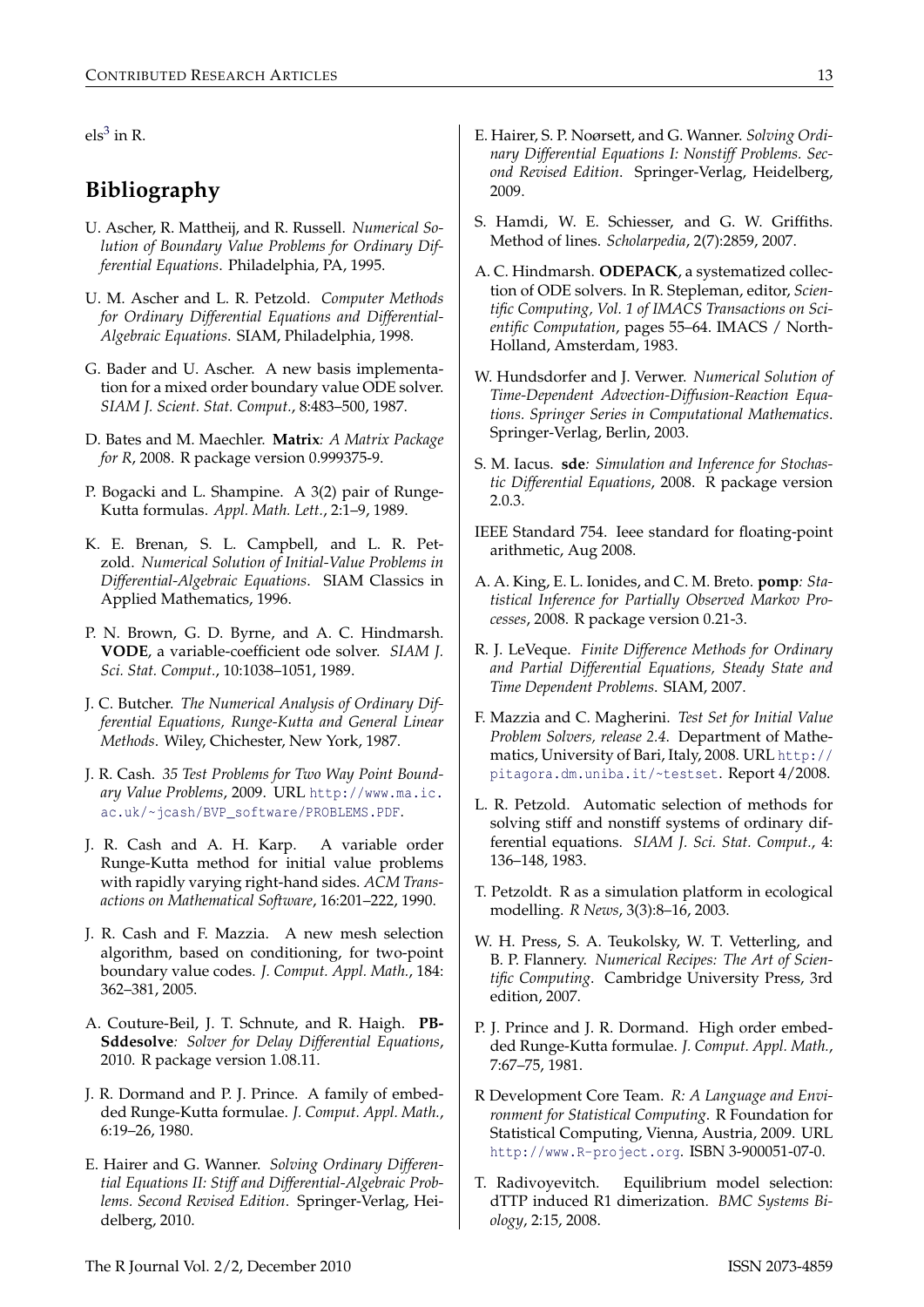- <span id="page-9-8"></span>H. H. Robertson. The solution of a set of reaction rate equations. In J. Walsh, editor, *Numerical Analysis: An Introduction*, pages 178–182. Academic Press, London, 1966.
- <span id="page-9-9"></span>W. E. Schiesser. *The Numerical Method of Lines: Integration of Partial Differential Equations*. Academic Press, San Diego, 1991.
- <span id="page-9-0"></span>R. W. Setzer. *The* **odesolve** *Package: Solvers for Ordinary Differential Equations*, 2001. R package version 0.1-1.
- <span id="page-9-4"></span>K. Soetaert. **rootSolve***: Nonlinear Root Finding, Equilibrium and Steady-State Analysis of Ordinary Differential Equations*, 2009. R package version 1.6.
- <span id="page-9-10"></span>K. Soetaert and P. M. J. Herman. *A Practical Guide to Ecological Modelling. Using R as a Simulation Platform*. Springer, 2009. ISBN 978-1-4020-8623-6.
- <span id="page-9-2"></span>K. Soetaert and F. Meysman. **ReacTran***: Reactive Transport Modelling in 1D, 2D and 3D*, 2010. R package version 1.2.
- <span id="page-9-13"></span>K. Soetaert and T. Petzoldt. Inverse modelling, sensitivity and Monte Carlo analysis in R using package **FME**. *Journal of Statistical Software*, 33(3):1–28, 2010. URL <http://www.jstatsoft.org/v33/i03/>.
- <span id="page-9-3"></span>K. Soetaert, J. R. Cash, and F. Mazzia. **bvpSolve***: Solvers for Boundary Value Problems of Ordinary Differential Equations*, 2010a. R package version 1.2.
- <span id="page-9-1"></span>K. Soetaert, T. Petzoldt, and R. W. Setzer. Solving differential equations in R: Package **deSolve**. *Journal of Statistical Software*, 33(9):1–25, 2010b. ISSN 1548- 7660. URL <http://www.jstatsoft.org/v33/i09>.
- <span id="page-9-5"></span>K. Soetaert, T. Petzoldt, and R. W. Setzer. *R Package* **deSolve***: Writing Code in Compiled Languages*, 2010c. **deSolve** vignette - R package version 1.8.
- <span id="page-9-6"></span>K. Soetaert, T. Petzoldt, and R. W. Setzer. *R Package* **deSolve***: Solving Initial Value Differential Equations*, 2010d. **deSolve** vignette - R package version 1.8.
- <span id="page-9-11"></span>M. H. H. Stevens. *A Primer of Ecology with R*. Use R Series. Springer, 2009. ISBN: 978-0-387-89881-0.
- <span id="page-9-14"></span>G. Strang and G. Fix. *An Analysis of The Finite Element Method*. Prentice Hall, 1973.
- <span id="page-9-12"></span>C. W. Tornøe, H. Agersø, E. N. Jonsson, H. Madsen, and H. A. Nielsen. Non-linear mixed-effects pharmacokinetic/pharmacodynamic modelling in nlme using differential equations. *Computer Methods and Programs in Biomedicine*, 76:31–40, 2004.
- <span id="page-9-7"></span>B. van der Pol and J. van der Mark. Frequency demultiplication. *Nature*, 120:363–364, 1927.

*Karline Soetaert Netherlands Institute of Ecology* [K.Soetaert@nioo.knaw.nl](mailto:K.Soetaert@nioo.knaw.nl)

*Thomas Petzoldt Technische Universität Dresden* [Thomas.Petzoldt@tu-dresden.de](mailto:Thomas.Petzoldt@tu-dresden.de)

*R. Woodrow Setzer US Environmental Protection Agency* [Setzer.Woodrow@epamail.epa.gov](mailto:Setzer.Woodrow@epamail.epa.gov)